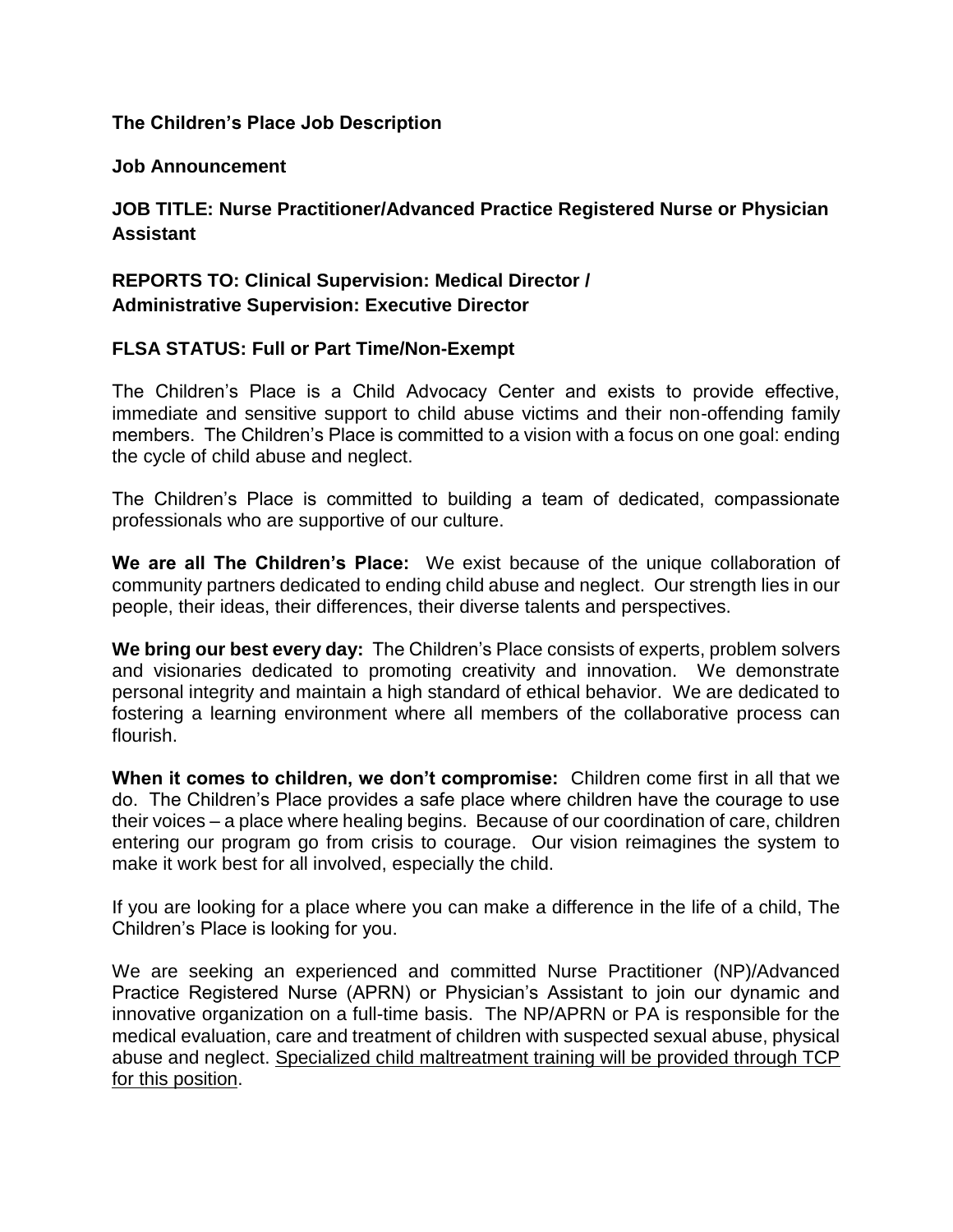This position will be opened until filled.

*Please email your cover letter and resume to administrative@tcpak.org.*

*Fax to 907-357-5159, or*

*Mail to:*

*The Children's Place*

*P.O. Box 871788*

*Wasilla, Alaska 99687*

#### **JOB DESCRIPTION:**

Serves in his/her professional capacity as a staff member of The Children's Place (TCP) and is responsible for the examination, evaluation and treatment of children and adolescents referred for suspected sexual abuse, physical abuse, neglect, and drug endangerment.

Will use discretion and independent judgment with respect to clinical and forensic exam services to child and adolescent victims of abuse, and to their non-offending care giver(s) including coordination with multidisciplinary team, child protection and criminal justice systems.

## **QUALIFICATIONS:**

- One to three (1-3) years of experience in medical examination of children
- Master's degree in Nursing from an accredited educational institution and/or degree in Physician's Assistant Studies (MPAS), Health Science (MHS), or Medical Science (MMSc)
- Licensed or eligible to be licensed in Alaska as a Nurse Practitioner/Advanced Practice Registered Nurse or Physician Assistant

# **JOB KNOWLEDGE REQUIRED BEFORE ENTERING EMPLOYMENT:**

- Ability to establish rapport and trusting relationships with children, families and care-givers
- Demonstrates effective listening and communication skills including ability to cross-communicate among diverse groups and facilitate problem-solving and conflict resolution
- Computer competency including working knowledge of MS Word, Excel, and database programs including Electronic Health Records and/or NCATrak
- Ability to be flexible and adjust to stressful and ever-changing situations
- Highly organized, detail oriented with strong time management skills
- Trauma-informed understanding of the root causes, dynamics, scope and impact of child abuse and neglect